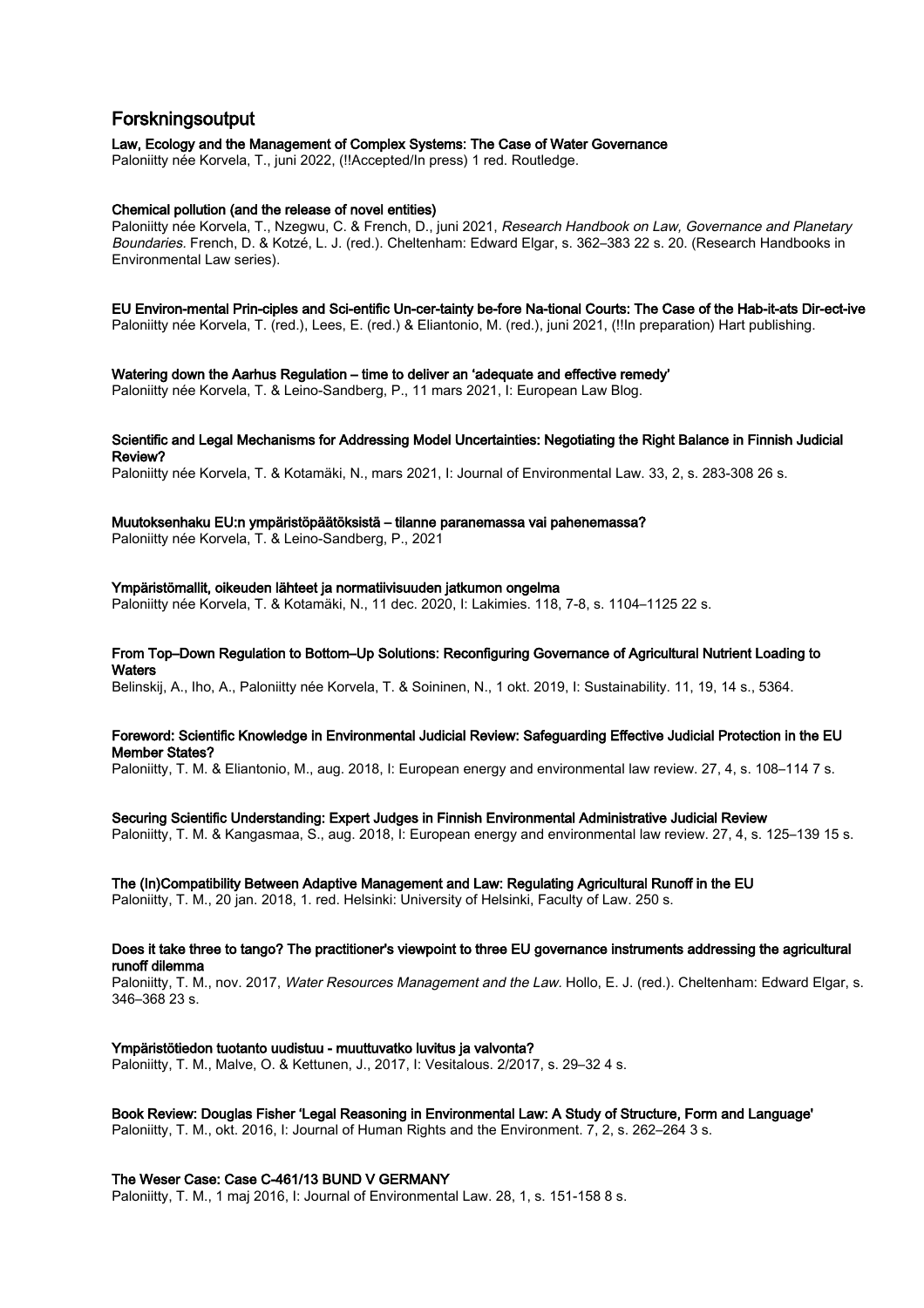## Poikkeaminen vesienhoidon ympäristötavoitteista uuden hankkeen takia

Belinskij, A. & Paloniitty, T. M., dec. 2015, Ympäristöpolitiikan ja -oikeuden vuosikirja. 8, 2015. Määttä, T., Kumpula, A., Kokko, K., Sairinen, R. & Similä, J. (red.). Joensuu: Itä-Suomen yliopisto, Vol. VIII. s. 271-308 38 s. (Ympäristöpolitiikan ja -oikeuden vuosikirja).

## Tulkinnan arvosidonnaisuus ympäristöoikeudessa

Belinskij, A., Paloniitty, T. & Soininen, N., 12 okt. 2015, I: Lakimies. 113, 5, s. 613-633

## Book Review: Global Environmental Law at a Crossroads

Paloniitty née Korvela, T., 2015, I: IUCN Academy of Environmental Law eJournal. 6/2015, s. 440-443 3 s.

## Taking aims seriously: how legal ecology affects judicial decision-making

Paloniitty née Korvela, T., 2015, I: Journal of Human Rights and the Environment. 6, 1, s. 55-74 20 s.

#### To exploit or not to exploit: The structure and development of arguments over the use of wetlands

Korvela, T., 9 juli 2013, I: International Journal of Rural Law and Policy. 2013, 7 s.

#### The Precautionary Case of Talvivaara: A Developed Legal Order Gone Astray

Paloniitty, T., mars 2013, I: IUCN Academy of Environmental Law eJournal. 2013 , 4, s. 35–38 4 s.

## Kirja-arvostelu: Emilia Korkea-aho: New Governance and the EU Courts: The Experimentalist Architecture of Judicial Decision-Making

Korvela, T., 2013, I: Ympäristöjuridiikka. 34, 4, s. 77–81 5 s.

## Turvetuotannon luvallistaminen muuttuvassa ympäristössä

Korvela, T., apr. 2009, I: Ympäristöjuridiikka. 30, 2, s. 21-71 50 s.

## Maakaasuputkihanke talousvyöhykkeellä

Korvela, T., nov. 2007, I: Ympäristöjuridiikka. 28, 3-4, s. 58-74 16 s.

# Aktiviteter

## European Environmental Law Forum 2021: Social and Scientific Uncertainties in Environmental Law

Tiina Paloniitty née Korvela (Talare: Inledningsanförande (keynote)), Mariolina Eliantonio (Talare: Inledningsanförande (keynote)) & Emma Lees (Talare: Inledningsanförande (keynote)) 10 sep. 2021

#### European Environmental Law Forum 2021: Social and Scientific Uncertainties in Environmental Law

Tiina Paloniitty née Korvela (Talare: Inledningsanförande (keynote)) & Niina Kotamaki (Talare: Inledningsanförande (keynote)) 9 sep. 2021

## Oikeustieteen päivät

Tiina Paloniitty née Korvela (Talare: Presentation) 27 aug. 2021

## Global Dialogue on Biodiversity Law and Governance

Tiina Paloniitty née Korvela (Talare: Presentation) & Emma Lees (Talare: Presentation) 6 juli 2021 → 8 juli 2021

#### IUCN AEL 2021: The future of Environmental Law

Tiina Paloniitty née Korvela (Närvarande)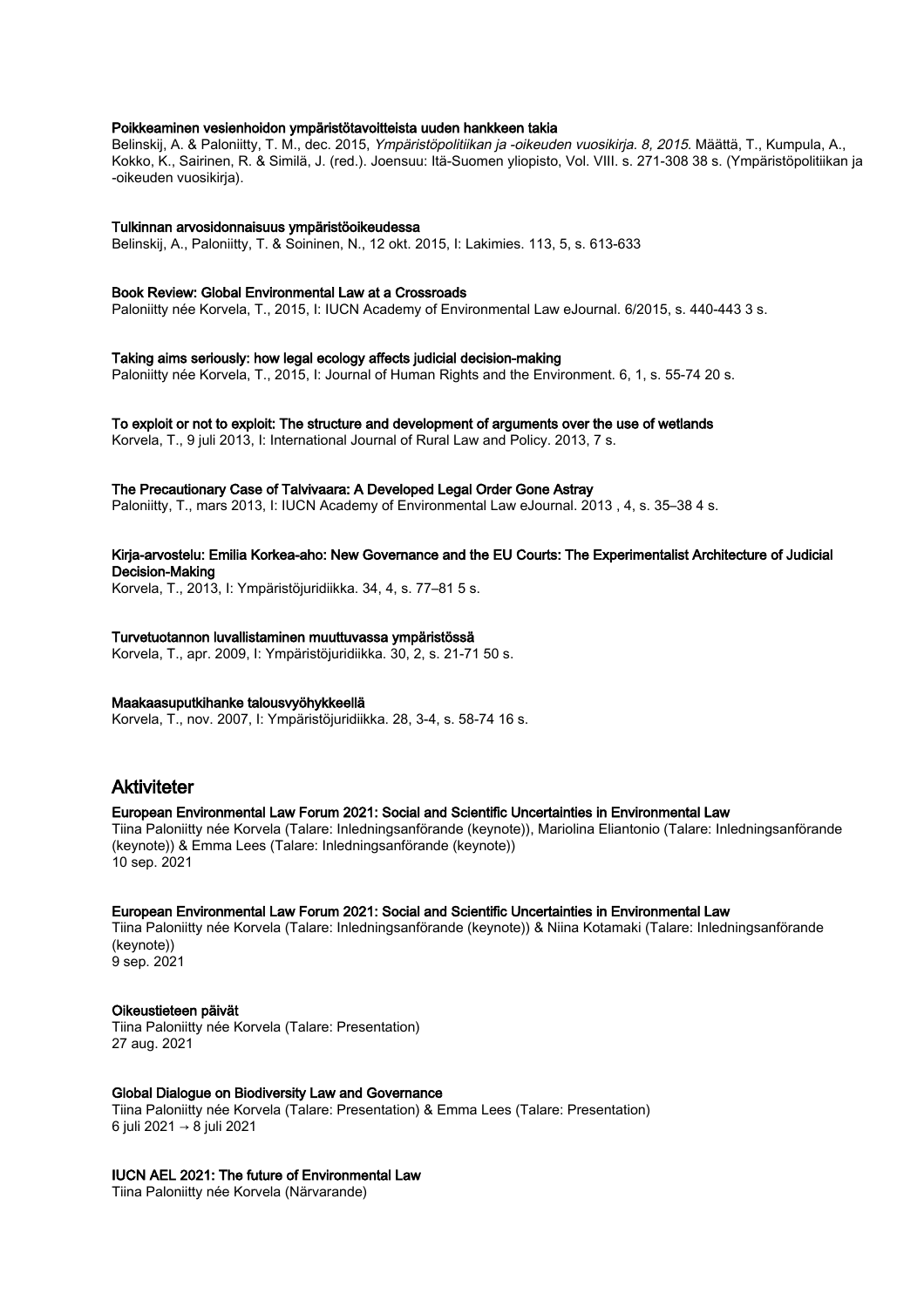28 juni 2021 → 2 juli 2021

# Research Handbook on Law, Governance and Planetary Boundaries Virtual Book Launch

Tiina Paloniitty née Korvela (Talare: Presentation) 18 juni 2021

## Invited lecture on environmental principles

Tiina Paloniitty née Korvela (!!Speaker) 8 mars 2021

## EU:n kiertotalousoikeudesta

Kai Kokko (Handledare) & Tiina Paloniitty née Korvela (Handledare)  $2021 \rightarrow ...$ 

## Oikeus ja tiede

Tomi Hämäläinen (Talare: Presentation), Maija Aalto-Heinilä (Talare: Ordförande), Tiina Paloniitty née Korvela (Talare: Presentation), Inkeri Koskinen (Talare: Presentation) & Aku Visala (Talare: Presentation) 3 dec. 2020

## Lecture 'Scientific Knowledge in Environmental Judicial Review in the EU'

Tiina Paloniitty née Korvela (Talare: Inledningsanförande (keynote)) 13 aug. 2019

# IUCN Academy of Environmental Law (Extern organisation)

Tiina Paloniitty née Korvela (Styrelsemedlem) 6 aug. 2019 → ...

# IUCN Academy of Environmental Law Colloquium 2019

Tiina Paloniitty née Korvela (Talare: Presentation) 5 aug. 2019 → 9 aug. 2019

## Environmental Adjudication Symposium

Tiina Paloniitty née Korvela (Talare: Presentation) 27 juni 2019

## 14th Nordic Environmental Social Sciences Conference

Tiina Paloniitty née Korvela (Talare: Presentation) 10 juni 2019 → 12 juni 2019

## Reflexivity and Responsiveness in Law

Tiina Paloniitty née Korvela (Talare: Presentation) 12 mars 2019 → 14 mars 2019

## Ympäristöjuridiikka (Tidskrift)

Tiina Paloniitty née Korvela (Chefredaktör) 1 jan. 2019 → …

## University of Hong Kong

Tiina Paloniitty née Korvela (Besökande föreläsare) 11 okt. 2016

# Forest-related policy and governance: Analyses in the environmental social sciences

Tiina Paloniitty née Korvela (Talare: Presentation) 4 okt. 2016 → 7 okt. 2016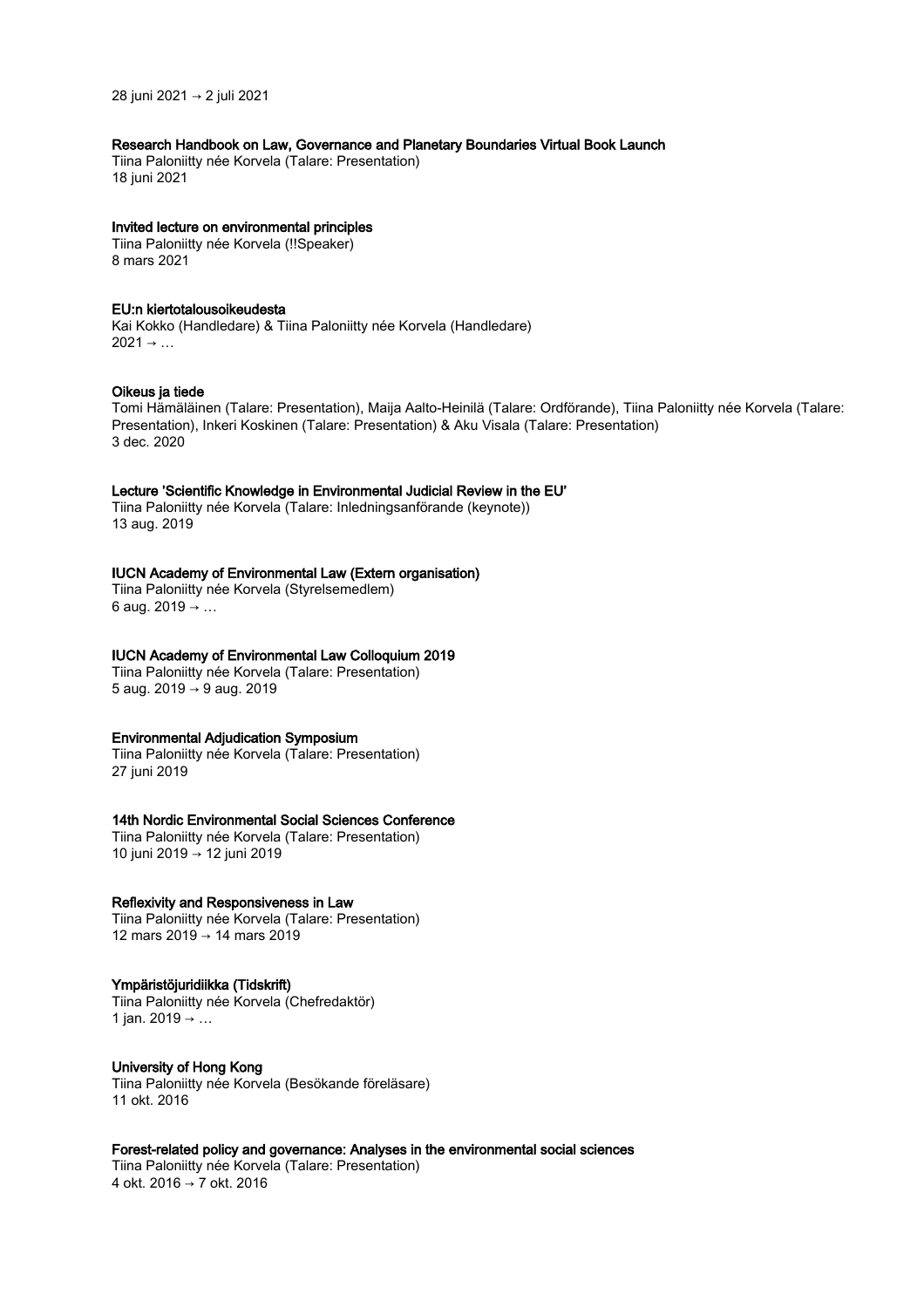## Valuing Expertise: Legal, Normative and Social Dimensions

Tiina Paloniitty née Korvela (Talare: Presentation) 20 sep. 2016 → 21 sep. 2016

### Procedural Environmental Rights: Principle X in Theory and Practice

Tiina Paloniitty née Korvela (Talare: Presentation) 14 sep. 2016 → 30 sep. 2016

## World Commission on Environmental Law (Extern organisation)

Tiina Paloniitty née Korvela (Medlem) okt. 2015 → …

# University of New England, Australian Centre for Agriculture and Law

Tiina Paloniitty née Korvela (Besökande forskare) 9 aug. 2015 → 16 aug. 2015

#### University of New South Wales

Tiina Paloniitty née Korvela (Besökande forskare) 7 juli 2015 → 9 aug. 2015

## University of Western Sydney – School of Law

Tiina Paloniitty née Korvela (Besökande forskare) 1 juli 2015 → 27 aug. 2015

## Visiting Researcher Lecture at NUS, Singapore

Tiina Paloniitty née Korvela (Talare: Inledningsanförande (keynote)) 16 juni 2015

# National University of Singapore – Asia-Pasific Centre for Environmental Law

Tiina Paloniitty née Korvela (Besökande forskare) 2 juni 2015 → 30 juni 2015

#### Lecture at the Office of Chancellor of Justice // Koulutustilaisuus oikeuskanslerinvirastossa Tiina Paloniitty née Korvela (Talare: Inledningsanförande (keynote)) 3 nov. 2014

12th IUCN Academy of Environmental Law Annual Colloquium "Energy for a Fair Society on a Safe Planet" Tiina Paloniitty née Korvela (Talare: Presentation) 30 juni 2014 → 5 juli 2014

Global Network for the Study of Human Rights and the Environment Symposium Tiina Paloniitty née Korvela (Närvarande) 30 juni 2014 → 1 juli 2014

## European Congress on Rural Law Tiina Paloniitty née Korvela (Talare: Presentation) 11 sep. 2013 → 14 sep. 2013

## IUCN Academy of Environmental Law Annual Colloquium 2013 "The Search for Environmental Justice"

Tiina Paloniitty née Korvela (Talare: Presentation) 24 juni 2013 → 28 juni 2013